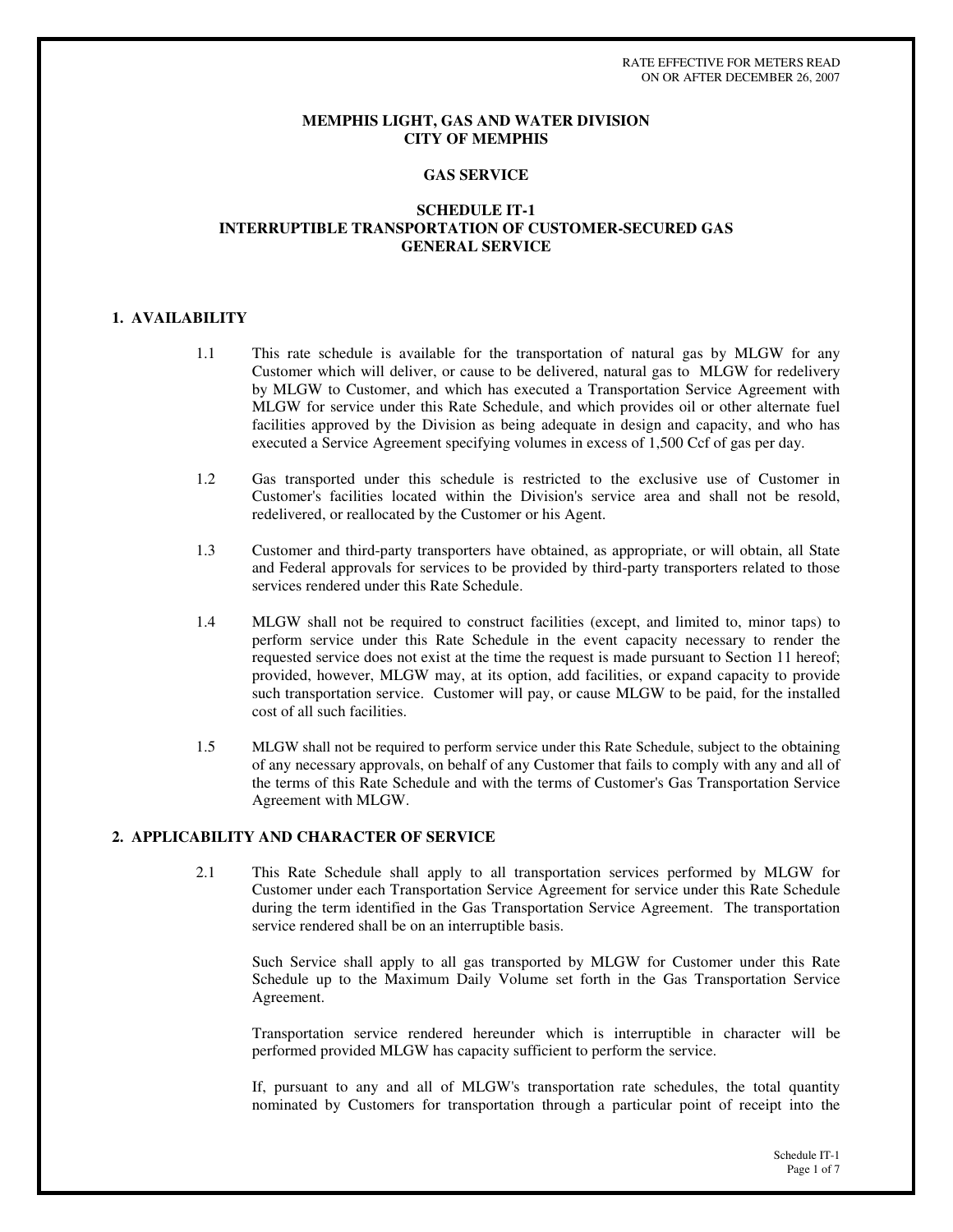MLGW system exceeds the total capacity available at that receipt point, quantities scheduled for receipt will be allocated among Customers as determined by MLGW.

Interruptible service provided under this Rate Schedule shall, in addition to the reasons provided in the Gas Transportation Service Agreement, be interruptible when MLGW, in its reasonable discretion, deems such interruption necessary, including, without limitation, interruptions due to insufficient capacity in MLGW's system to render firm sales service, and service to MLGW firm transportation Customers. Interruption of service includes decreasing, suspending, or discontinuing both the receipt and delivery of gas. MLGW shall not be liable in damages or otherwise to Customer for any such curtailment or interruption**.**

2.2. Provided MLGW's prior consent is obtained, Customer may tender quantities of gas in excess of the Maximum Daily Volume on any day if such tender and transportation of such gas can be accomplished by MLGW without detriment to any other customer under any of MLGW's sales or transportation rate schedules, if such transportation is compatible to MLGW's system operation requirements. Subject to the foregoing restrictions, MLGW's consent shall not be unreasonably withheld.

## **3. DEFINITIONS**

Interruptible transportation volumes shall mean the Daily Volume of gas set forth in the executed Gas Transportation Service Agreement which MLGW will deliver to Customer on a best efforts basis provided that the delivery of said volumes from the delivering pipeline to MLGW is not interrupted. Customer may not exceed its Maximum Daily Volumes without prior approval of MLGW.

## **4. MONTHLY RATE** (Ccf equals 100 cubic feet)

**SERVICE CHARGE:** \$1,500.00 per month, plus

#### **ALL GAS TRANSPORTED:**

First 200,000 ccf per month @ \$0.063 per ccf Excess over 200,000 ccf per month @ \$0.005 per ccf,

Plus all other appropriate charges invoiced to MLGW by the delivering pipeline in connection with the transportation of gas on behalf of Customer.

#### **ADDITIONAL CHARGE FOR GAS TAKEN DURING "PERIOD OF CURTAILMENT"**

"Period of Curtailment" is defined as that period of time beginning one (1) hour after notice by the Division's dispatcher that the "Period of Curtailment" has begun and ending when notice is received from Division's dispatcher that the "Period of Curtailment" has ended. Verbal notice by telephone from the Division's dispatcher to the Customer or his authorized agent shall be deemed to be proper notice.

If, for any reason, Customer taking service under this rate schedule continues to take gas during any "Period of Curtailment" there shall become due and payable to the Division, not as a penalty but as liquidated damages, an amount equal to \$1.50 per Ccf for all gas taken. An additional charge of \$6.00 per Ccf shall be applied to all gas taken in excess of 110% of any amount authorized by MLGW under the "Period of Curtailment." This amount is to be in addition to MLGW's incremental cost per Ccf for all gas taken during the "Period of Curtailment" and all other amounts billed in accordance with this rate schedule.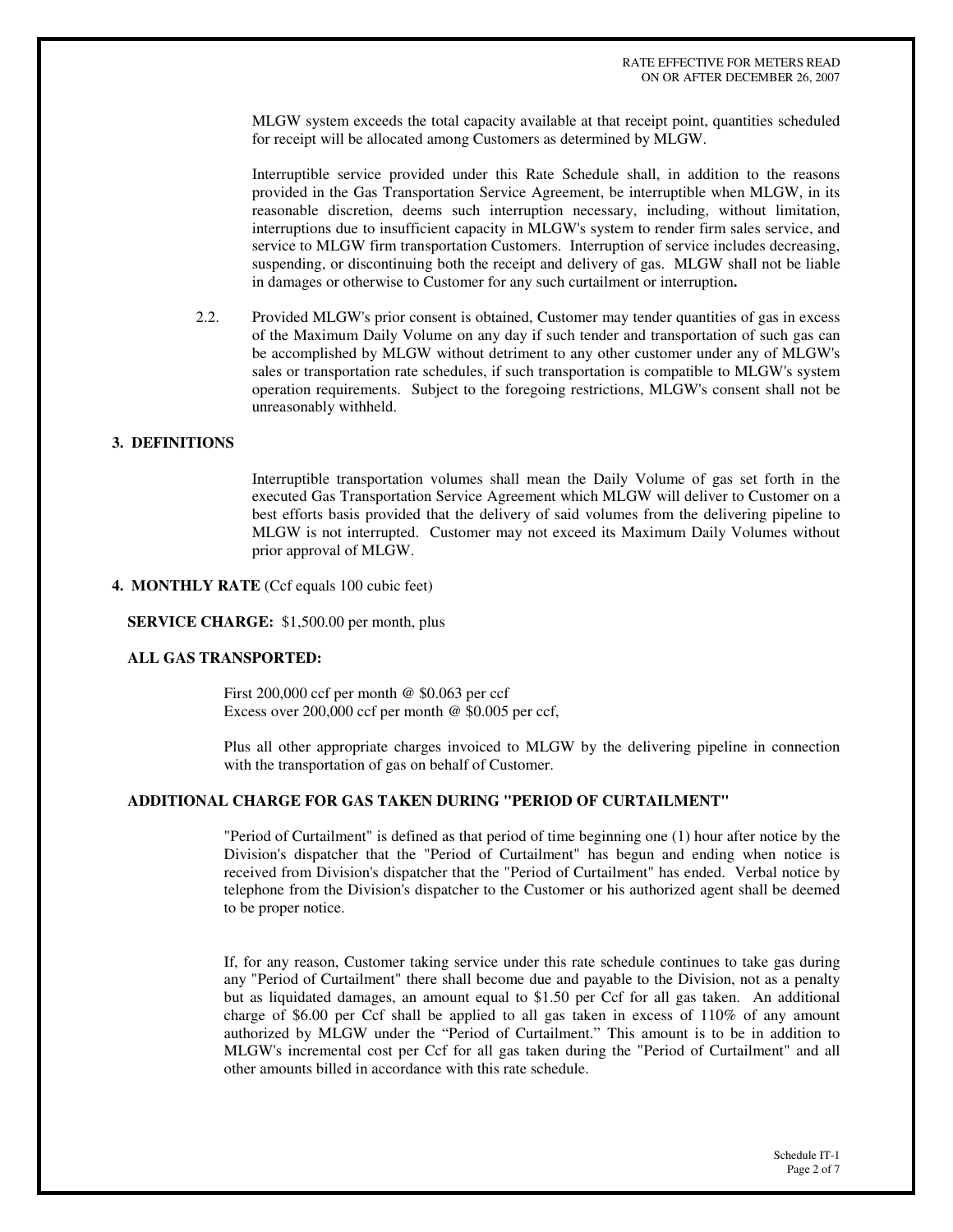## **5. MINIMUM BILL**

The minimum monthly bill shall be \$1,500.00.

#### **6. PAYMENT**

The above rates are net, the gross rates being 5% higher. In the event the current monthly bill is not paid on or before the delinquent date shown on the bill, the gross rates shall apply.

## **7. SINGLE POINT DELIVERY AND JOINT SERVICE THROUGH ONE METER**

The above rates are based upon the supply of service to the Customers premises through a single delivery and metering point and at a single pressure. Separate supply for the same Customer at other points of consumption, or at different pressures, shall be separately metered and billed.

Customer shall install and maintain at its expense any equipment deemed necessary by MLGW to provide service under this rate, including, but not limited to, telephone lines and power outlets.

For Customers receiving service under more than one rate schedule through one meter, the volumes delivered under each rate schedule will be determined as provided in the Rules and Regulations of the Division.

Customers who receive service under more than one rate schedule through one meter, and who take gas during a "Period of Curtailment" or take gas in violation of an Operational Flow Order (see Section 10 below), are subject to have full service (including any firm deliveries) through the one meter discontinued.

## **8. RECEIPT AND DELIVERY POINTS**

8.1 The Receipt Point(s) for all gas transported by MLGW under this Rate Schedule shall be at a mutually agreeable interconnection between MLGW facilities and the facilities of the pipeline(s) delivering gas to MLGW. MLGW shall not be required to receive gas at any Receipt Point where the total scheduled quantity for receipt on any day is less or more than that required for the accurate measurement of quantities to be received.

MLGW shall have the right to terminate service under this Rate Schedule if total deliveries of gas to MLGW at the Point(s) of

Receipt fall below an average daily quantity of two hundred fifty (250) Ccf per day for any 30 days. MLGW also shall have the right to abandon any Point of Delivery where total deliveries at such point fall below an average daily quantity of fifty (50) Ccf for any 30 days or to seek reimbursement for MLGW's out-of-pocket expenses associated with operation and maintenance of such Point of Delivery. In the event of a capacity limitation on MLGW's system at any of the Point(s) of Receipt, MLGW has the right, in its reasonable discretion to curtail deliveries at such Points of Receipt. Customer then has the option to nominate and receive quantities of gas at the remaining Point(s) of Receipt.

Should Customer's nominations at a particular Point or Points of Receipt exceed the quantity of gas available for receipt at such Point of Receipt, it is the responsibility of Customer and its suppliers to allocate the quantities actually available for receipt at that point.

Customer agrees to indemnify and hold harmless MLGW from any and all claims, suits, damages, or actions arising from the failure of MLGW to receive quantities of gas actually nominated by Customer at a particular Point or Points of Receipt, resulting specifically from the situations described above.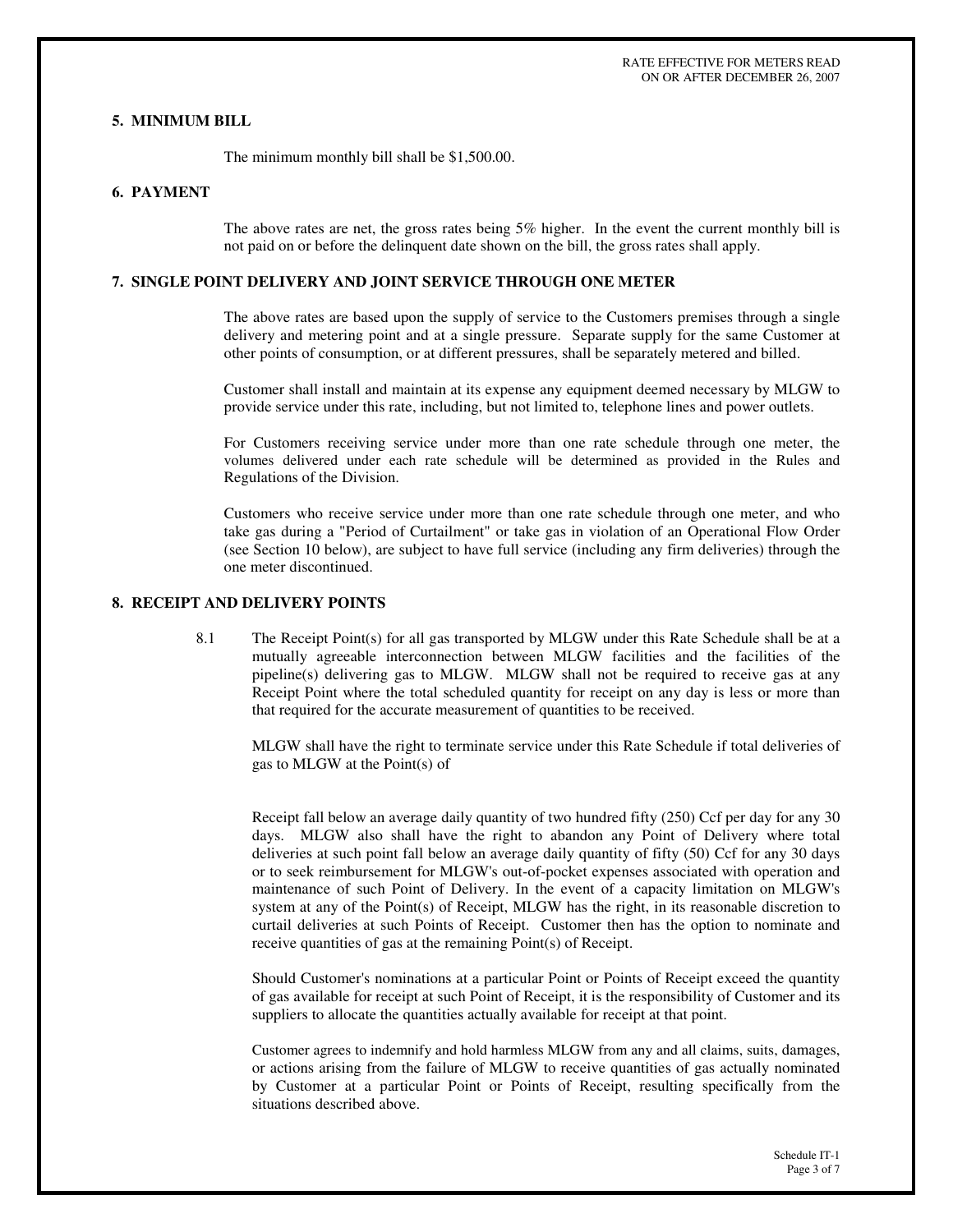- 8.2 The Delivery Point(s) for all gas transported by MLGW under this Rate Schedule shall be a mutually agreeable interconnection between MLGW's facilities and the facilities of Customer in MLGW's service area.
- 8.3 Customer shall deliver and receive gas in uniform quantities during any month and in uniform hourly quantities during any day with no significant fluctuation.

## **9. NOMINATIONS AND SCHEDULING**

- 9.1 Customer agrees to provide MLGW in writing, no later than ten (10) days prior to the beginning of each calendar month, a schedule showing the daily nominated volumes it desires to have transported by MLGW that month unless otherwise agreed to in the Gas Transportation Service Agreement. Such schedule will show the quantities of gas at Points of Receipt into MLGW's system. The total quantity delivered to MLGW shall not exceed the Maximum Daily Demand unless advance agreement is obtained from MLGW.
- 9.2 Customer may not alter the schedule of daily volumes during the calendar month, unless prior authorization is received from MLGW for such alteration.
- 9.3 It is the intent that gas delivered or caused to be delivered to MLGW by Customer shall be as nearly as possible at uniform hourly rates. Departures from the scheduled deliveries at the Point of Receipt into the MLGW system shall be kept to the minimum permitted by operating conditions.

## **10. BALANCING AND PENALTIES**

#### 10.1 General

MLGW reserves the right, at any time, to require Customer to modify nominated volumes for transportation to correct any imbalance if in MLGW's sole judgment, conditions warrant such a change. Customer shall be solely responsible for any imbalance penalties occurring on the delivering pipeline system.

#### 10.2 Operational Flow Orders

MLGW shall have the right to issue Operational Flow Orders (OFO) as specified in this Section which require actions in order to alleviate conditions which threaten the integrity of MLGW's system, to maintain system operations at the pressures required to provide an efficient and reliable service, to have adequate gas supplies in the system, to maintain service to Customers, to maintain proper storage inventory levels, to maintain the system balance, or other considerations deemed necessary in MLGW's sole judgment.

Notice of an OFO shall identify the time the OFO will become effective and state the estimated duration of the OFO (or, if unknown, that the OFO is indefinite). Verbal notice by telephone from the Division's dispatcher to the Customer or his authorized agent shall be deemed to be proper notice of an OFO.

All quantities tendered to MLGW and/or taken by the Customer in violation of OFO's shall constitute unauthorized receipts or deliveries for which a charge of \$1.50 per Ccf shall be assessed. An additional charge of \$6.00 per Ccf shall be applied to all gas taken in excess of 110% of any amount authorized by MLGW under the OFO. This amount is to be in addition to MLGW's incremental cost per Ccf for all gas taken in violation of the OFO.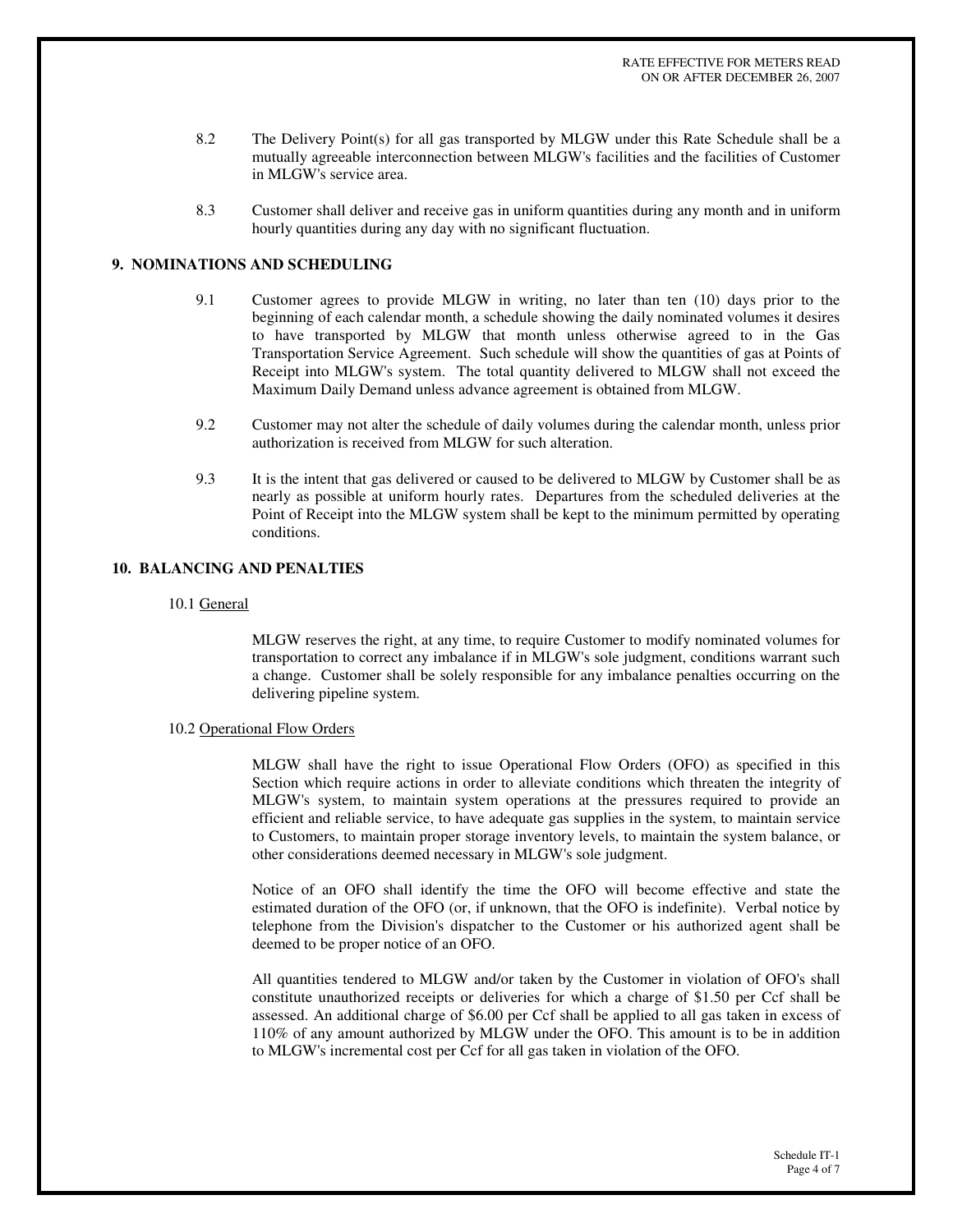#### 10.3 Daily Balancing

The Daily scheduling variance is defined as the difference between scheduled daily volumes to the Receipt Point(s) on behalf of a transporting customer and actual daily volumes taken by the Customer at the Delivery Point(s). When the daily scheduling variance is within  $+$  or -10% of the daily scheduled volumes, there shall be no daily balancing penalties. On each day where the daily scheduling variance exceeds  $+$  or  $-10\%$  of daily scheduled volumes, a charge of \$0.0167 per Ccf shall be assessed on all volumes in excess of the  $+$  or  $-10\%$  tolerance.

#### 10.4 Monthly Balancing

A Customer shall have the responsibility to maintain a concurrent balance between scheduled quantities of gas and quantities of gas actually taken by the Customer each month. If the Customer does not maintain a concurrent balance between quantities of gas scheduled and quantities of gas taken, the resulting imbalance shall be cashed out to eliminate imbalances accumulated during the month and to provide added incentives to Customers to comply with their monthly balancing responsibilities.

For monthly imbalances where quantities taken by the Customer exceed scheduled deliveries to the Receipt Point(s) on behalf of the Customer, Customer shall pay MLGW based on the accumulated sum of the results of the formulas listed below:

| Imbalance Level     | Factor | Results                                  |
|---------------------|--------|------------------------------------------|
|                     |        |                                          |
| $0\% - \leq 5\%$    | 1.00   | price x quantity $\leq 5\%$              |
| $> 5\% - \leq 10\%$ | 1.10   | price x quantity $> 5\%$ and $\leq 10\%$ |
| $>10\% - \leq 15\%$ | 1.20   | price x quantity >10% and $\leq$ 15%     |
| $>15\% - \leq 20\%$ | 1.30   | price x quantity >15% and $\leq$ 20%     |
| $>20\% - \leq 25\%$ | 1.40   | price x quantity > $20\%$ and <= $25\%$  |
| $>2.5\%$            | 1.50   | price x quantity $>25\%$                 |

The amount due to MLGW for each imbalance level shall be determined by multiplying the corresponding imbalance level factor by the monthly Spot Index Price as determined in Section 10.5 below times the quantity within each imbalance level. In addition, the Customer shall pay to MLGW transportation charges equal to the total imbalance volume multiplied by the currently effective maximum transportation rates specified in the Texas Gas Transmission Rate Schedule FT (Zone SL receipt, Zone 1 delivery) stated at the 100% load factor equivalent, including all fuel, Gas Research Institute (GRI), Annual Charge Adjustment (ACA), and other applicable charges, or such lesser amount as MLGW shall determine.

For monthly imbalances where scheduled receipts to the Receipt Point(s) on behalf of the Customer exceed quantities taken by the Customer, MLGW shall purchase from the Customer the excess receipts. MLGW shall pay the Customer based on the accumulated sum of the results of the formulas listed below:

| Imbalance Level                            | Factor       | Results                                                                         |
|--------------------------------------------|--------------|---------------------------------------------------------------------------------|
| $0\% - \leq 5\%$<br>$> 5\% - \le 10\%$     | 1.00<br>0.90 | price x quantity $\leq 5\%$<br>price x quantity $> 5\%$ and $\leq 10\%$         |
| $>10\% - \leq 15\%$                        | 0.80         | price x quantity >10% and $\leq$ 15%                                            |
| $>15\% - \leq 20\%$<br>$>20\% - \leq 25\%$ | 0.70<br>0.60 | price x quantity >15% and $\leq$ 20%<br>price x quantity > $20\%$ and <= $25\%$ |
| $>2.5\%$                                   | 0.50         | price x quantity $>25\%$                                                        |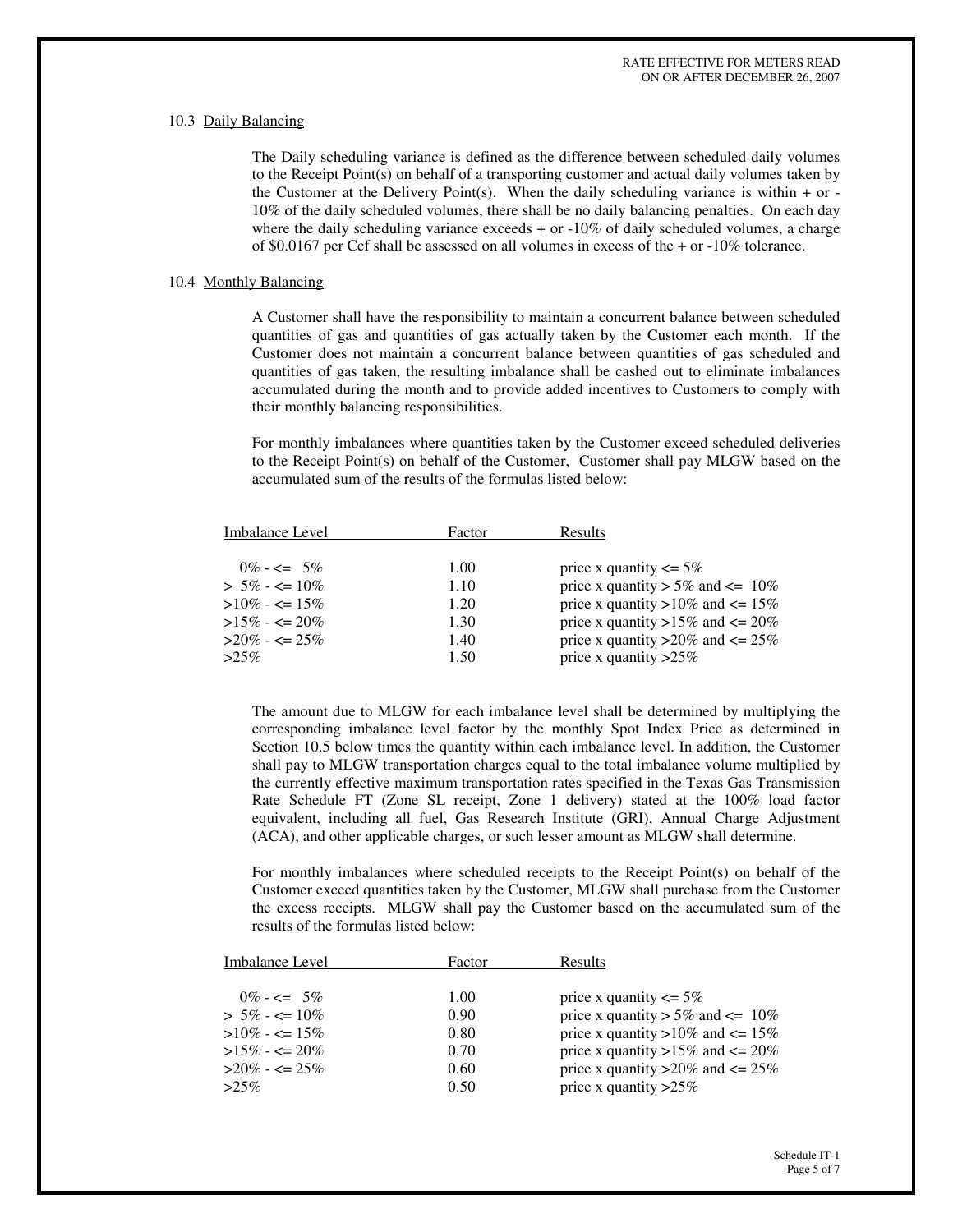The amount due to the Customer for each imbalance level shall be determined by multiplying the corresponding imbalance level factor by the monthly Spot Index Price as determined in Section 10.5 below times the quantity within each imbalance level. In addition, MLGW shall pay to the Customer transportation charges equal to the total imbalance volume multiplied by the currently effective maximum transportation commodity rates specified in the Texas Gas Transmission Rate Schedule FT (Zone SL receipt, Zone 1 delivery), including all fuel, GRI, ACA, and other applicable charges.

## 10.5 Spot Index Price

Each month, Spot Index Prices will be derived based on prices reported in natural gas trade publications. The price used for charging customers taking quantities in excess of deliveries may be higher than the price used for reimbursing customers whose gas deliveries exceed quantities taken.

#### **11. DATA REQUIRED FOR VALID REQUEST FOR TRANSPORTATION**

Requests for transportation hereunder shall be valid only upon providing the following information in writing to MLGW:

- (a) Gas quantities The Transportation quantity which will represent MLGW's maximum daily transportation obligation and a statement of the estimated transportation quantities stated individually in Ccf's for each point of receipt and each point of delivery. MLGW shall not be obligated to accept requests under which the requested Transportation Quantity is less than 1500 Ccf per day.
- (b) Point of Receipt The point(s) of entry into MLGW's system.
- (c) Destination of gas The Point(s) of Delivery by MLGW to Customer.
- (d) Term of Service
	- (i) Date the service is requested to commence.
	- (ii) Duration of service requested.
- (e) Statement that
	- (i) Customer has title to the gas, or has a current contractual right to deliver, or cause to be delivered, such gas to MLGW for transportation and has entered into or will enter into those arrangements necessary to assure all upstream transportation will be in place prior to the commencement of transportation through MLGW's system; and
- (f) If the transportation agreement is to be signed with a party acting as agent for a principal, then a copy of the Agency Agreement must be provided.

## **12. CREDIT WORTHINESS**

Customer shall furnish MLGW with all reasonable data (such as audited financial statements) necessary to establish Customer's credit worthiness.

MLGW may discontinue service under this Rate Schedule for any Customer who, at any time, fails to demonstrate credit worthiness in MLGW's reasonable determination; provided, however, Customer may receive or continue to receive service if Customer prepays for the